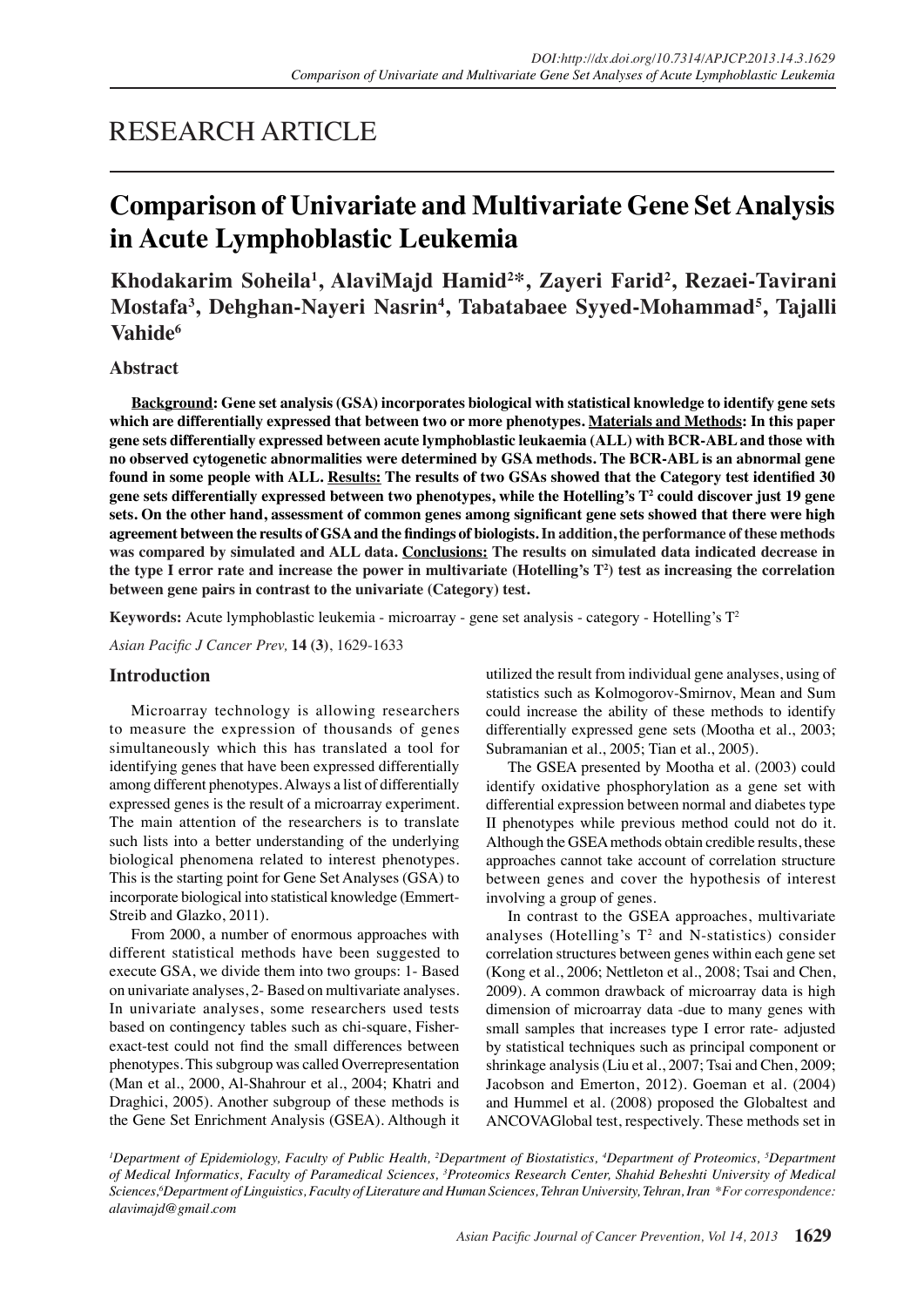#### *Khodakarim Soheila et al*

the multivariate approaches, because they modeled gene expressions as random effects in a logistic regression model and calculated p-value use of the score test proposed by Le Cessie and Van Houwelingen (1995) and Houwing-Duistermaat et al. (1995).

In this study we evaluated two groups by simulated and acute lymphoblastic leukemia (ALL) microarray dataset with use of the Category and Hotelling's  $T^2$  approaches.

### **Materials and Methods**

Here we describe two gene set analysis methods, the Category based on univariate techniques and the Hotelling's  $T^2$  based on multivariate techniques. Permutations were used for the statistical significance calculation in both methods.

#### $Category$

The Category analysis is the simple and wealthy extension of the GSEA. This method presents genes and gene sets that they are expressed differentially (Gentleman, 2010). This package found out p-values based on summing the t-statistics for the all members of each gene set and did permutation for calculating permutationbased p-value. We used this method by Category package in the Bioconductor (www.bioconductor.org).

#### *Hotelling's*  $T^2$

Tsai et.al considered complicated correlation structures between genes and used of the Hotelling's  $T^2$  statistic. However, one of the important statistical issues associated with differential expression detection for large scale microarray data lies in the extreme multiple testing and many false positives are likely to be identified just by chance. So, they modified the Hotelling's  $T^2$  statistic by incorporating a shrinkage sample covariance matrix in the test statistics. This method is useful for identifying differentially expressed gene sets that contain both up- and down-regulated genes (Tsai and Chen, 2009).

#### **Results**

#### *Simulation experiment*

We carried out a set of simulations, to assess the performance of the two GSA methods (Category and Hotelling's  $T^2$ ). The simulated data sets contained four gene sets, respectively with 3, 5, 10, and 20 genes. Expression of these 38 genes for the two groups was generated from a multivariate normal distribution with a **Table 1. The Type I Error of the Simulation Experiment**

mean vector  $\mu$  and a diagonal variance-covariance matrix  $\Sigma$ . In this process, 38 elements of *u* were generated as uniform and random variables in interval (0, 10) and the 38 diagonal elements of  $\Sigma$  were generated as uniform and random variables in interval  $(0.1.10)$ . The first expression was uncorrelated among the genes within each set. In the next step we repeated the same process except for the offdiagonal elements of the variance-covariance matrix  $\Sigma$ . In this stage, the off-diagonal zero correlations between all pairs of the genes in each set were substituted with a correlation of 0.3, 0.5 and 0.9. For  $j = 1, ..., 38$ , mean vectors  $\mu$ *i*'s for the two phenotypes ( $i = 1, 2$ ) differ by. Here, we consider a range of  $\gamma$  from 0-3 with an increment of 0.3 (Liu et al., 2007; Tsai and Chen, 2009).

The simulation data were replicated  $\mu_{1}$  $\mu_{2} = \gamma$  1000 times in each condition and for calculating permutationbased p-value has been done permutations 1000 times. Then, we checked the type I error and power of the two tests according to the simulation data. For comparing the type I error across the two tests, it was estimated by the observed proportion of replications with a p-value smaller than the size 0.05. For each permutation-based p-value, 1000 random permutations were carried out  $(\gamma=0)$ . Also, to compare the power across the two tests, the observed proportion of the replications of an experiment in which the null hypothesis was correctly rejected estimated the power.

Table 1 shows type I error rate of two tests for correlations 0, 0.3, 0.5 and 0.9; gene set size of 3, 5, 10 and 20; and sample size of 10 and 25 in each group. As the correlations between gene pairs increase, we could not see any systematic pattern in changes of the type I error rate of the Category method, while the type I error rates of Hotelling's  $T^2$  decreases. However, when the size of gene sets in each group increases, the range of the variation of the type I error decreases and in the Category method that it goes to zero.

The results of observed power using 10 samples in each scenario of each method are shown in Figure 1. As the correlation increases, the power of the Hotelling's  $T^2$ method increases, however the power of the Category method decreases slightly. Both methods show decrease in power when the size of gene sets increase. We also estimated the power of the two tests using 25 samples, instead of 10 samples in each group, and observed similar patterns as shown in Figure 2.

#### $Application$

In this section, we used the described GSA methods

|          | - -              |          |           |          |                    |          |          |           |           |       |
|----------|------------------|----------|-----------|----------|--------------------|----------|----------|-----------|-----------|-------|
| Gene     |                  | $n=10$   |           |          |                    | $n=25$   |          |           |           |       |
| Set Size | Test             | $r=0$    | $r = 0.3$ | $r=0.5$  | $r = 0.9$          | $r=0$    | $r=0.3$  | $r = 0.5$ | $r = 0.9$ |       |
| 3        | Category         | 0.136    | 0.116     | 0.139    | 0.124              | 0.121    | 0.124    | 0.123     | 0.113     |       |
|          | Hotteling' $T^2$ | 0.038    | 0.020     | 0.022    | 0.007              | 0.037    | 0.032    | 0.038     | 0.016     |       |
| 5        | Category         | 0.055    | 0.046     | 0.017    | 0.053              | 0.048    | 0.052    | 0.049     | 0.045     |       |
|          | Hotteling' $T^2$ | 0.002    | $\Omega$  | 0        | 0.001              | 0.003    | 0.005    | 0.004     | 0.002     |       |
| 10       | Category         | 0.009    | 0.019     | 0.016    | 0.017              | 0.017    | 0.013    | 0.013     | 0.016     |       |
|          | Hotteling' $T^2$ | 0        | 0         | 0        | $\Omega$           | $\Omega$ | $\theta$ | $\Omega$  | $\Omega$  |       |
| 20       | Category         | $\theta$ | $\Omega$  | $\theta$ | 0.001              | 0.001    | 0.003    | 0.002     | 0.001     |       |
|          | Hotteling' $T^2$ | $\theta$ | $\Omega$  | $\theta$ | 100.0 <sub>0</sub> | $\Omega$ | $\theta$ | $\Omega$  | 0         | 100.0 |
|          |                  |          |           |          |                    |          |          |           |           |       |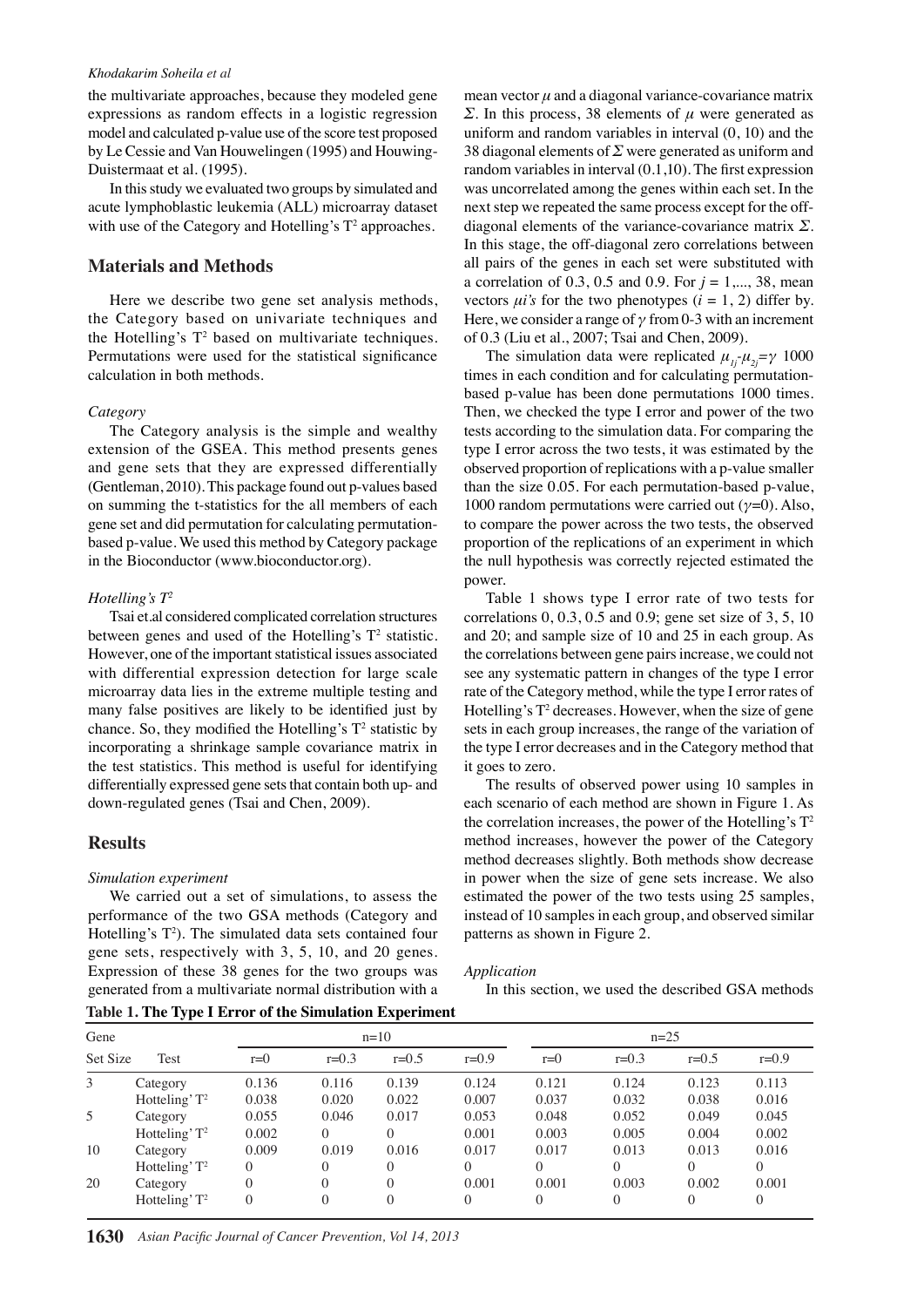*Comparison of Univariate and Multivariate Gene Set Analyses of Acute Lymphoblastic Leukemia*



**Figure 1. The Results of the Simulation Experiment, Power Analysis of Three Gene Set Analysis.** 10vs.10 samples



**Figure 2. The Results of the Simulation Experiment, Power Analysis of Three Gene Set Analysis.** 25vs.25 samples

(Category and Hotelling's  $T^2$ ) to analyze the data from a microarray study of acute lymphoblastic leukemia. This data set is publicly available at the Bioconductor (Li, 2007). The ALL dataset contains 12625 genes and 128 samples. The filtered dataset contains 79 samples (37 ALL patients with BCR-ABL and 42 persons with no observed cytogenetic abnormalities (NEG) and 1857 genes.

These genes were categorized according to the Kyoto Encyclopedia Gene and Genome (KEGG) as 200 gene sets (Kanehisa and Goto, 2000).

The Category initiated 30 gene sets with p-values less than  $0.05$ , while only 19 significant gene sets were observed in the Hotelling's  $T^2$  methods. From these findings, it seems that the Category has much greater

statistical power comparing to another method. In the Category method, our findings about the significant effect of DNA replication (p=1.24e-10), repair mismatch (p=9.72e-7), non-homologous end-joining and purine metabolism (p=0.000247) on ALL were in agreement with the results of the previously published surveys (van Laarhoven et al., 1983; Matheson and Hall, 1999; Shah and Rajshekhar, 2004; Chiou et al., 2007). Table 2 shows the significant gene sets in the Category method.

Table 3 shows the significant gene sets in the Hotelling's  $T^2$  method. Our finding about the significant effect of D-glutamine and D-glutamate metabolism  $(p=0.03)$ , Glycosphingolipid biosynthesis-globo series  $(p=0.034)$  and Renin-angiotensin system  $(p=0.032)$  on ALL were in agreement with the results of the previously published surveys (Merritt et al., 1988; Teresa Gomez Casares et al., 2002; Cory and Cory, 2006).

In this case, we found a number of shared genes among the significant gene sets. For example PCNA, RFC1, RFC2, RFC3, RFC4 and RFC5 were previously shown to be related to ALL elsewhere (Zolzer et al., 2010; Kobayashi et al., 1989; de Jonge et al., 2009; Koppen et al., 2010). These genes are a subset of common genes between DNA replication and repair mismatch. Moreover, there were eight common genes (POLA2, POLE3, POLA1, POLE, POLE2, PRIM1, PRIM2 and POLE4) between DNA replication and purine metabolism. According to our research, however, we could not find any relationship between ALL and these genes in other documents.

Table 2. Gene Sets in the ALL Dataset with P-value<0.05 **by the Category Method**

|                         | <b>Gene Set</b>                      | P-value  |
|-------------------------|--------------------------------------|----------|
| 1                       | Ribosome                             | 3.59E-21 |
| $\overline{\mathbf{c}}$ | DNA replication                      | 1.24E-10 |
| 3                       | Spliceosome                          | 7.42E-07 |
| 4                       | Mismatch repair                      | 9.72E-07 |
| 5                       | Homologous recombination             | 9.65E-05 |
| 6                       | Non-homologous end-joining           | 0.000247 |
| 7                       | Nucleotide excision repair           | 0.000308 |
| 8                       | Purine metabolism                    | 0.000464 |
| 9                       | RNA polymerase                       | 0.000859 |
| 10                      | Parkinson's disease                  | 0.001277 |
| 11                      | Pyrimidine metabolism                | 0.002218 |
| 12                      | Terpenoid backbone biosynthesis      | 0.003047 |
| 13                      | O-Glycan biosynthesis                | 0.003543 |
| 14                      | Base excision repair                 | 0.004281 |
| 15                      | Metabolic pathways                   | 0.008337 |
| 16                      | Tyrosine metabolism                  | 0.011487 |
| 17                      | Glycolysis / Gluconeogenesis         | 0.012894 |
| 18                      | Oxidative phosphorylation            | 0.014379 |
| 19                      | Citrate cycle (TCA cycle)            | 0.016137 |
| 20                      | Keratan sulfate biosynthesis         | 0.016518 |
| 21                      | Pyruvate metabolism                  | 0.017790 |
| 22                      | Cysteine and methionine metabolism   | 0.023119 |
| 23                      | Porphyrin and chlorophyll metabolism | 0.025649 |
| 24                      | Pentose phosphate pathway            | 0.028052 |
| 25                      | Proteasome                           | 0.028645 |
| 26                      | Cardiac muscle contraction           | 0.029528 |
| 27                      | Heparan sulfate biosynthesis         | 0.031428 |
| 28                      | Glioma                               | 0.039697 |
| 29                      | RNA degradation                      | 0.041485 |
| 30                      | Basal transcription factors          | 0.045362 |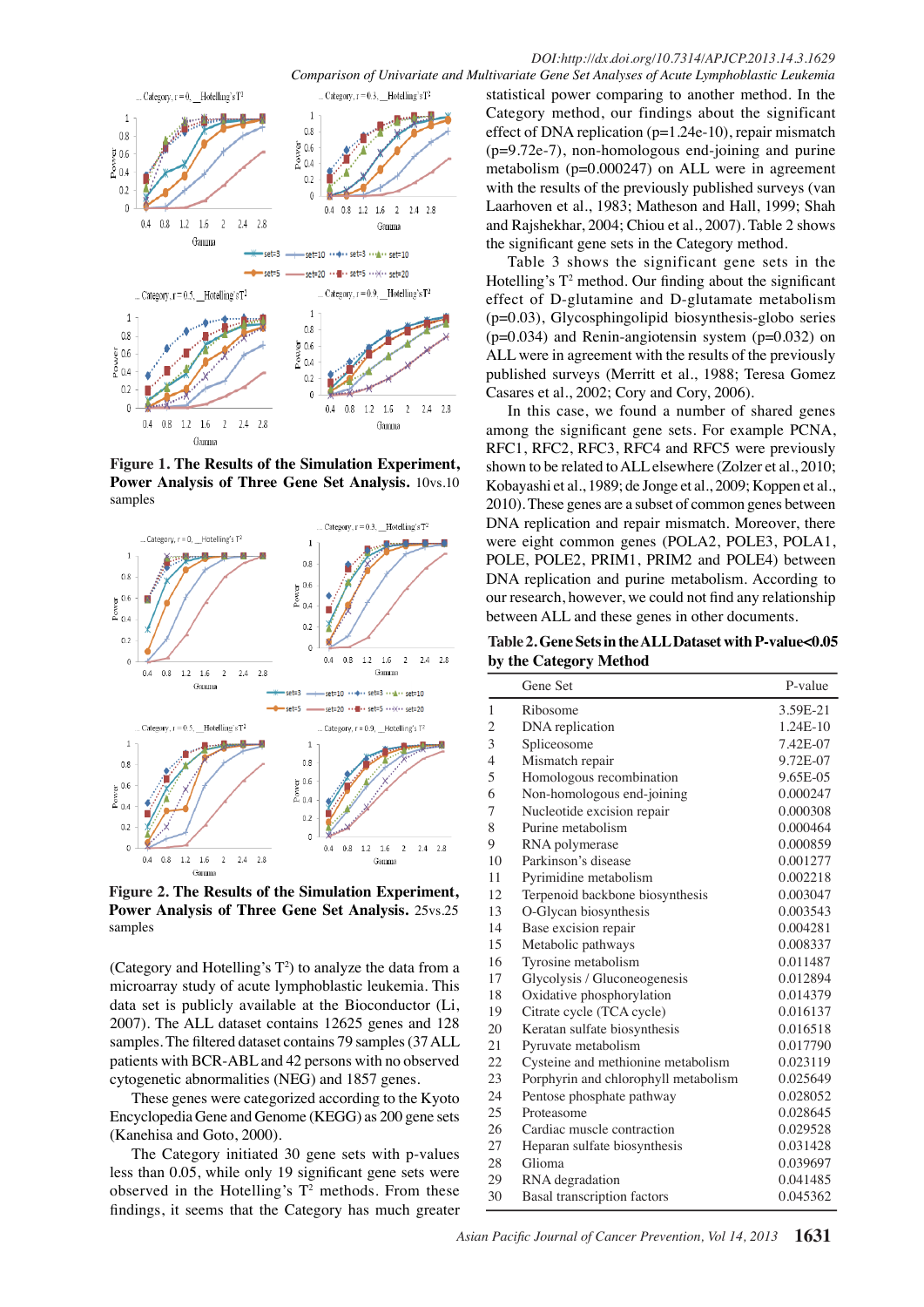#### *Khodakarim Soheila et al*

Table 3. Gene sets in the ALL dataset with P-value<0.05 **by the Hotelling's T2 method**

|    | Gene Set                                            | P-value |
|----|-----------------------------------------------------|---------|
| 1  | Primary bile acid biosynthesis                      | 0.016   |
| 2  | Sulfur metabolism                                   | 0.016   |
| 3  | Phenylalanine, tyrosine and tryptophan biosynthesis |         |
|    |                                                     | 0.018   |
| 4  | Lysine biosynthesis                                 | 0.023   |
| 5  | Thiamine metabolism                                 | 0.028   |
| 6  | D-Glutamine and D-glutamate metabolism              | 0.030   |
| 7  | Renin-angiotensin system                            | 0.032   |
| 8  | Glycosphingolipid biosynthesis - globo series       | 0.034   |
| 9  | Synthesis and degradation of ketone bodies          | 0.036   |
| 10 | O-Glycan biosynthesis                               | 0.039   |
| 11 | Folate biosynthesis                                 | 0.039   |
| 12 | Heparan sulfate biosynthesis                        | 0.040   |
| 13 | Linoleic acid metabolism                            | 0.040   |
| 14 | Maturity onset diabetes of the young.               | 0.040   |
| 15 | Methane metabolism                                  | 0.041   |
| 16 | Pantothenate and CoA biosynthesis                   | 0.042   |
| 17 | Chondroitin sulfate biosynthesis                    | 0.045   |
| 18 | Histidine metabolism                                | 0.050   |
| 19 | Riboflavin metabolism                               | 0.050   |

The relationship among gene sets that share some of their members and their proper interpretation are subject to further investigation.

#### **Discussion**

The methods based on multivariate techniques could regard as the all of the genes within each gene at the same time and account for the correlation structures between gene pairs. We expected the findings of these methods would be better than the methods based on univariate techniques. Because, the univariate methods such as the Fisher's exact test or GSEA test which calculate the p-values under the assumption of independence between genes will have incorrect type I error if genes are in fact correlated (Goeman and Buhlmann, 2007; Liu et al., 2007). In this paper, we evaluated the execution of the Category and Hotelling's  $T^2$  methods (univariate and multivariate techniques) for analyzing of gene sets on simulated and real gene expression data. Both chosen methods are self-contained null hypotheses, because self-contained hypothesis tests have more power and more clear biological interpretation than competitive null hypothesis tests (Goeman and Buhlmann, 2007).

The results on simulated data were according to our expectation, they indicated decrease the type I error rate and increase the power in multivariate (Hotelling's  $T^2$ ) test as increasing the correlation between gene pairs. In the scenarios with the correlation less than 0.5, the power of Hotelling's  $T^2$  test was less than the Category test (onesided tests).

In spite of the general belief that multivariate tests pay attention to a complex correlation structure between genes and, hence, may result in a better power compared to univariate tests, Emmert-Streib and Glazko (2011), Nettleton et al. (2008) and our results (when correlations is less than  $0.5$ ) did not confirm this belief.

Another reason to this non-ordinary result may be

up-regulated expression in our simulated data (Kong et al., 2006). However, we know the Category method is a one-sided test, while the Hotelling's  $T^2$  method is a twosided test. This idea that the changes of gene expressions in each gene set is either up or down regulated seems not to be true, thus we preferred to use two-sided tests (the Hotelling's  $T^2$  method) instead of one-sided tests (the Category method).

Perhaps a wrong assumption which data was simulated from a Multivariate Normal distribution has made dissimilarity between the results of the real and simulated data. Purdom and Holmes (2005) pointed to this common error in simulation while in many GSA studies have been used Multivariate Normal distribution to simulate gene expression data (Kong et al., 2006; Jiang and Gentleman, 2007; Liu et al., 2007; Dinu et al., 2008; Song and Black, 2008; Tsai and Chen, 2009).

#### **References**

- Al-Shahrour F, Diaz-Uriarte R, Dopazo J (2004). FatiGO: a web tool for finding significant associations of Gene Ontology terms with groups of genes. *Bioinformatics*, **20**, 578-80.
- BioConductor: Open Source Software for Bioinformatics [cited; Available from: www.bioconductor.org].
- Chiou SS, Huang JL, Tsai YS, et al (2007). Elevated mRNA transcripts of non-homologous end-joining genes in pediatric acute lymphoblastic leukemia. *Leukemia*, 21, 2061-4.
- Cory JG, Cory AH (2006). Critical roles of glutamine as nitrogen donors in purine and pyrimidine nucleotide synthesis: asparaginase treatment in childhood acute lymphoblastic leukemia. *In Vivo*, 20, 587-9.
- de Jonge R, Tissing WJ, Hooijberg JH, et al (2009). Polymorphisms in folate-related genes and risk of pediatric acute lymphoblastic leukemia. *Blood*, 113, 2284-9.
- Dinu I, Liu Q, Potter JD, et al (2008). A biological evaluation of six gene set analysis methods for identification of differentially expressed pathways in microarray data. *Cancer Inform*, **6**, 357-68.
- Emmert-Streib F, Glazko GV (2011). Pathway Analysis of Expression Data: Deciphering Functional Building Blocks of Complex Diseases. *PLoS Computational Biology*, 7, 1002053.
- Gentleman R (2010). Using Categories to Model Genomic Data [cited; Available from: www.bioconductor.org].
- Goeman JJ, Buhlmann P (2007). Analyzing gene expression data in terms of gene sets: methodological issues. *Bioinformatics*, **23**, 980-7.
- Goeman JJ, van de Geer SA, de Kort F, et al (2004). A global test for groups of genes: testing association with a clinical outcome. *Bioinformatics*, 20, 93-9.
- Houwing-Duistermaat JJ, Derkx BHF, Rosendaal FR, et al (1995). Testing familial aggregation. *Biometrics*, 51, 1292-301.
- Hummel M, Meister R, Mansmann U (2008). GlobalANCOVA: exploration and assessment of gene group effects. *Bioinformatics*, 24, 78-85.
- Jiang Z, Gentleman R (2007). Extensions to gene set enrichment. *Bioinformatics*, **23**, 306-13.
- Kanehisa M, Goto S (2000). KEGG: kyoto encyclopedia of genes and genomes. *Nucleic Acids Res*, 28, 27-30.
- Khatri P, Draghici S (2005). Ontological analysis of gene expression data: current tools, limitations, and open problems. *Bioinformatics*, 21, 3587-95.
- Kobayashi H, Takemura Y, Ohnuma T (1998). Variable expression of RFC1 in human leukemia cell lines resistant